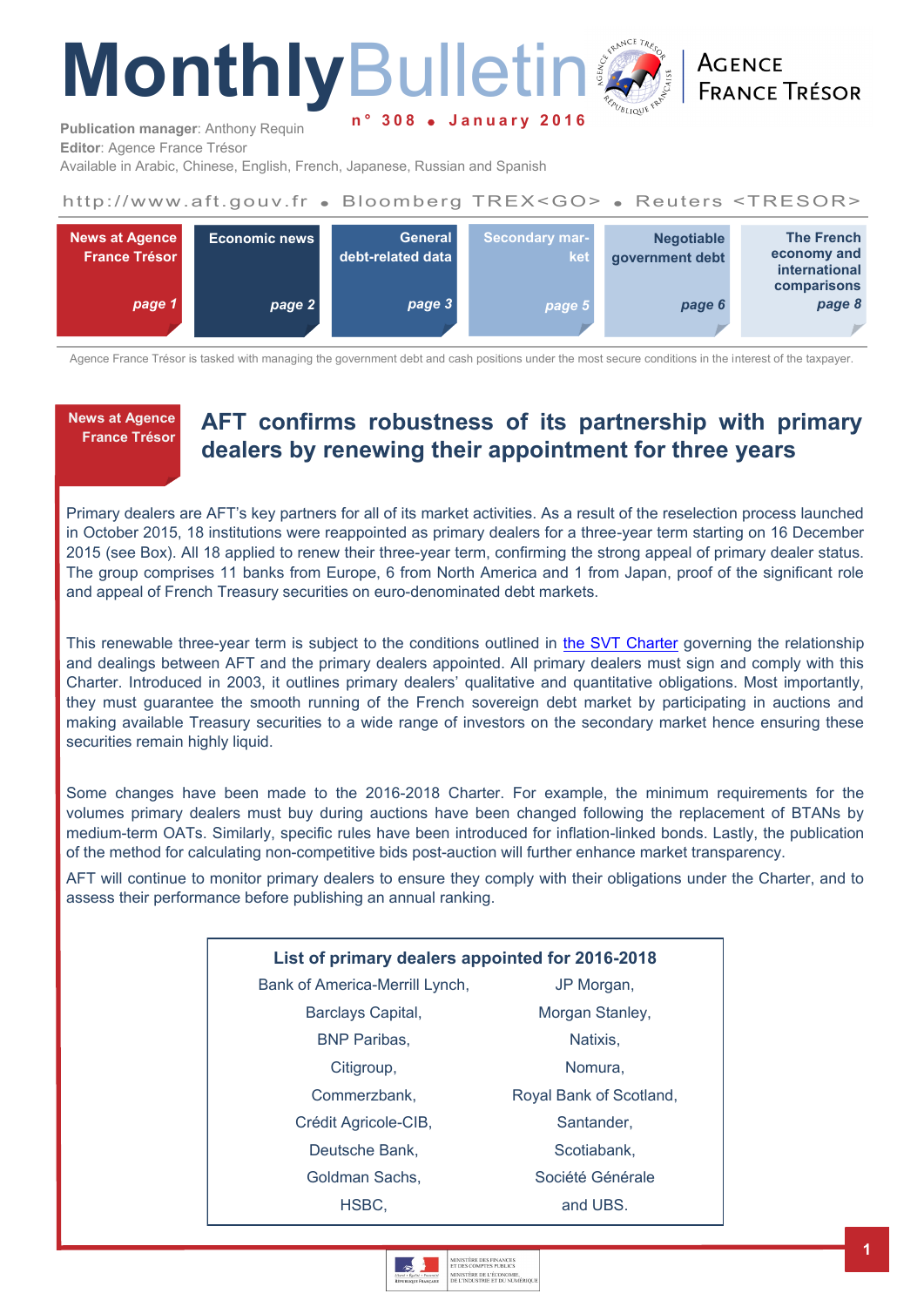### **Economic news European interest rates - 2016 outlook**

**Cyril Regnat, Fixed Income Strategist, Natixis** 

The year began on a clear bearish note in the euro area, with interest rates mirroring the frenetic nose dive taken by oil prices and inflation expectations. With the price of Brent per barrel touching its lowest point since end-2003 at USD27.7, the 5-year forward 5-year inflation forecast fell back below 1.55%, while the December inflation rate in the euro area and France was flat at around 0.2%. Against this background, Mario Draghi had no choice but to take an accommodative stance, but he once again exceeded expectations, announcing that the ECB would review its monetary policy stance on 10 March.

With the price of Brent set to remain exceptionally low throughout the year (our forecast is for an average price per barrel of USD30 in Q1 before it gradually climbs up to USD40 by the end of the year), inflation is likely to be well below the ECB's forecast of 0.9%, which in any case will be adjusted at the next ECB monetary policy meeting in March. According to our economists, the average rate of inflation is likely to be around 0.4% in 2016 and 1.4% in 2017. It may even fall into negative territory in Q2-2016.

Based on Mario Draghi's statement on 21 January 2016, there is no longer any doubt that the ECB will lower its overnight deposit rate by at least 10 basis points to -0.40% in March. At the same time, the central bank is likely to extend its expanded asset purchase programme (APP) to beyond the current March 2017 deadline based on lower forecasts for inflation in 2017 and 2018. While we cannot completely rule out the possibility of an increase in the size of the APP, the ECB may decide to keep this particular card up its sleeve in case inflation rates are lower than expected in 2016 and beyond. Whatever happens, the ECB will strengthen its forward guidance even further.

### **Impact on euro area interest rates.** With the markets already anticipating a reduction in the overnight deposit

rate, Mario Draghi's dovish statement has only strengthened expectations of a cut in interest rates. EONIA interest rates are therefore expected to touch bottom at around -0.40% by the end of the year, with the increase in excess liquidity helping to bring the daily rate into line with the new overnight deposit rate.



#### **EONIA forward rates based on ECB dates**

*Source: Natixis*

The 2-year yield on French sovereign bonds is likely to hover between -0.35% and -0.45% until 10 March. It could even decrease further if the market begins to price in a 20 basis point cut. Maturities of 10 years or longer may benefit slightly more from the buoyant market environment. The 10-year OAT yield may, for example, move to around 0.60% ahead of the March meeting before stabilising. It may nevertheless come under pressure in the Spring and particularly the second half of the year as inflation begins to accelerate (target of 0.70-0.80% end-2016). Just like 2015 all over again.

**Natixis Disclaimer: The information contained in this document is exclusively intended for a client base consisting of professionals and qualified investors. This document is strictly confidential and cannot be divulged to a third party without the prior written consent of Natixis. If you are not the intended recipient of this document and/or any attachments, please delete it/them and immediately notify the sender. Distribution, possession or delivery of this document in, to or from certain jurisdictions may be restricted or prohibited by law. Recipients of this document are required to inform themselves of and comply with all such restrictions or prohibitions. Neither Natixis, nor any of its affiliates, directors, employees, agents or advisers or any other person accepts any liability to any person in relation to the distribution, possession or delivery of this document in, to or from any jurisdiction. The general disclaimer regarding Natixis publications can be consulted at:** <https://www.research.natixis.com/GlobalResearchWeb/main/globalresearch/DisclaimerGeneral> **NB: this Agence France Trésor forum offers economists an opportunity to express their personal opinion. Thus, the above article strictly reflects the author's view, and should not be construed as expressing the viewpoints of Agence France Trésor or the Ministry of the Economy and Finance.**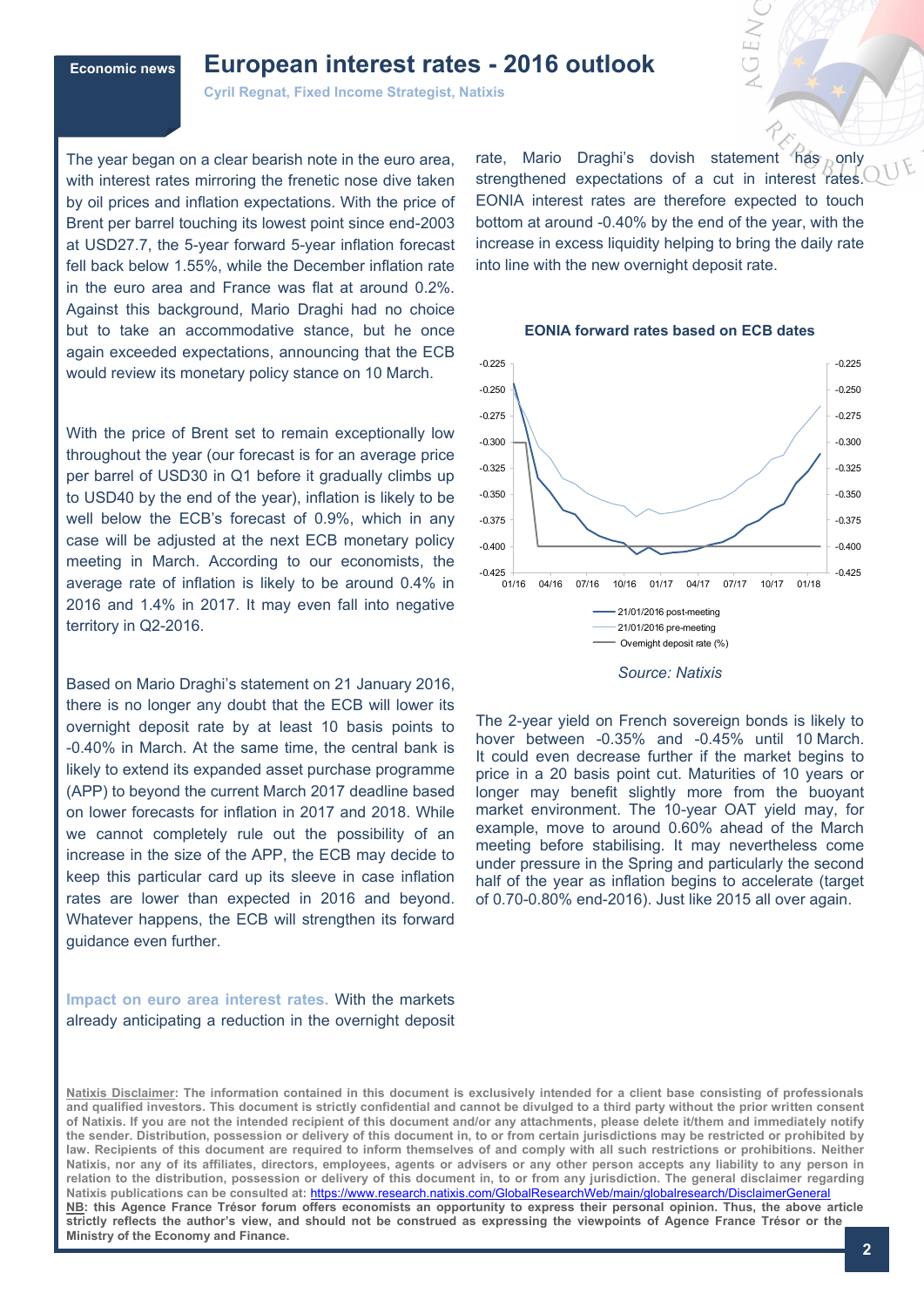

#### **Indicative auction schedule**

|                      |                 | Short-term<br>Medium-term |    |    |           |    | Long-term | <b>Index-linked</b> |
|----------------------|-----------------|---------------------------|----|----|-----------|----|-----------|---------------------|
| <b>February 2016</b> | auction date    | 8                         | 15 | 22 | 29        | 18 |           | 18                  |
|                      | settlement date | 10                        | 17 | 24 | 2 (March) | 22 |           | 22                  |
| <b>March 2016</b>    | auction date    | 14                        | 21 | 29 |           | 17 |           | 17                  |
|                      | settlement date | 16                        | 23 | 31 |           | 21 |           | 21                  |

*Source: Agence France Trésor*



#### **Medium- and long-term: securities issued during the year and total issuance at 31 December, 2015**



*Source: Agence France Trésor*



### **Medium- and long-term: provisional maturity schedule at 31 December, 2015**

| In $\epsilon$ billion        |        |                   |  |  |  |
|------------------------------|--------|-------------------|--|--|--|
| <b>Month</b>                 | Coupon | <b>Redemption</b> |  |  |  |
| Jan-16                       |        |                   |  |  |  |
| Feb-16                       | 1.0    | 24.9              |  |  |  |
| Mar-16                       | 0.0    |                   |  |  |  |
| Apr-16                       | 16.0   | 29.7              |  |  |  |
| May-16                       | 3.3    |                   |  |  |  |
| <b>Jun-16</b>                |        |                   |  |  |  |
| Jul-16                       | 3.7    | 32.2              |  |  |  |
| Aug-16                       |        |                   |  |  |  |
| Sep-16                       |        |                   |  |  |  |
| Oct-16                       | 15.7   | 26.2              |  |  |  |
| <b>Nov-16</b>                | 1.1    | 11.4              |  |  |  |
| Dec-16                       |        |                   |  |  |  |
| Source: Agence France Trésor |        |                   |  |  |  |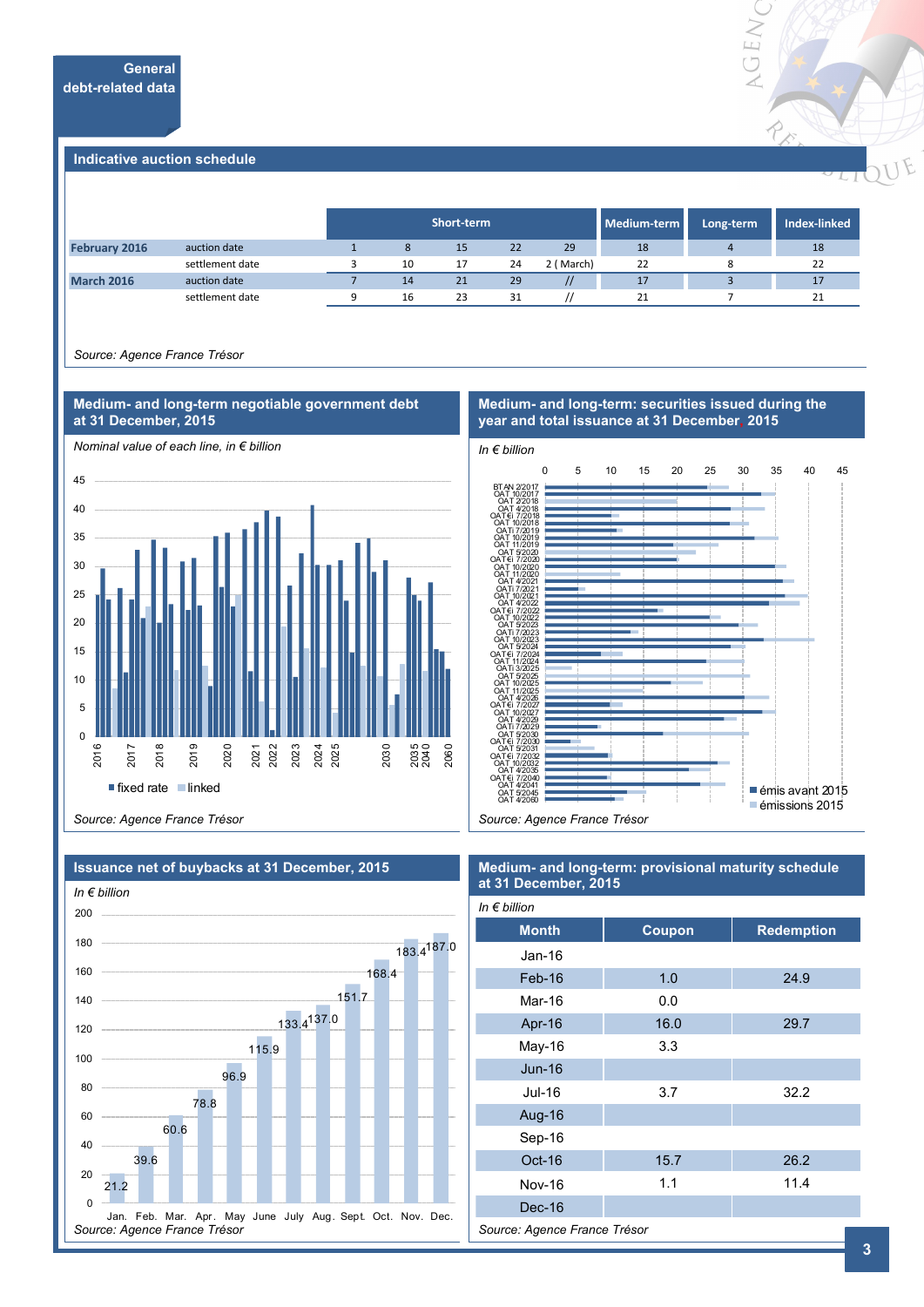#### **Non-resident holders of negotiable government debt in third quarter of 2015**

#### *As a % of negotiable debt outstanding expressed in market value*

#### **Negotiable government debt by group of holders in third quarter of 2015**

OEN

F







*(\*) figures revised quarterly (\*\*) figures revised annually Source: Banque de France*

**Negotiable government debt at 31 December, 2015**

#### *In euros*

| Total medium- and long-term debt | 1,423,698,770,431    |
|----------------------------------|----------------------|
| Total stripping activity         | 61,642,889,100       |
| Average maturity                 | 7 years and 314 days |
| Total short-term debt            | 152,673,000,000      |
| Average maturity                 | 112 days             |
| <b>TOTAL OUTSTANDING</b>         | 1,576,371,770,431    |
| <b>Average maturity</b>          | 7 years and 47 days  |

*Source: Agence France Trésor*

**Negotiable government debt and interest rate swaps at 31 December, 2015**

*In € billion*

|                                         | <b>End 2012</b> | <b>End 2013</b> | <b>End 2014</b> | <b>End Nov. 2015</b> | <b>End Dec. 2015</b> |
|-----------------------------------------|-----------------|-----------------|-----------------|----------------------|----------------------|
| Negotiable government debt outstanding  | 1,386           | 1,457           | 1,528           | 1,584                | 1,576                |
| of which index-linked securities        | 173             | 174             | 189             | 190                  | 190                  |
| Medium- and long-term                   | 1,220           | 1,283           | 1,352           | 1,420                | 1,424                |
| short-term                              | 167             | 174             | 175             | 164                  | 153                  |
| <b>Swaps outstanding</b>                | 10              | 7               | 6               | 6                    | 6                    |
| Average maturity of the negotiable debt |                 |                 |                 |                      |                      |
| before swaps                            | 7 years         | 7 years         | 6 years         | 7 years              | 7 years              |
|                                         | 37 days         | 5 days          | 363 days        | 47 days              | 47 days              |
| after swaps                             | 7 years         | 7 years         | 6 years         | 7 years              | 7 years              |
|                                         | 34 days         | 2 days          | 362 days        | 47 days              | 47 days              |
| Source: Agence France Trésor            |                 |                 |                 |                      |                      |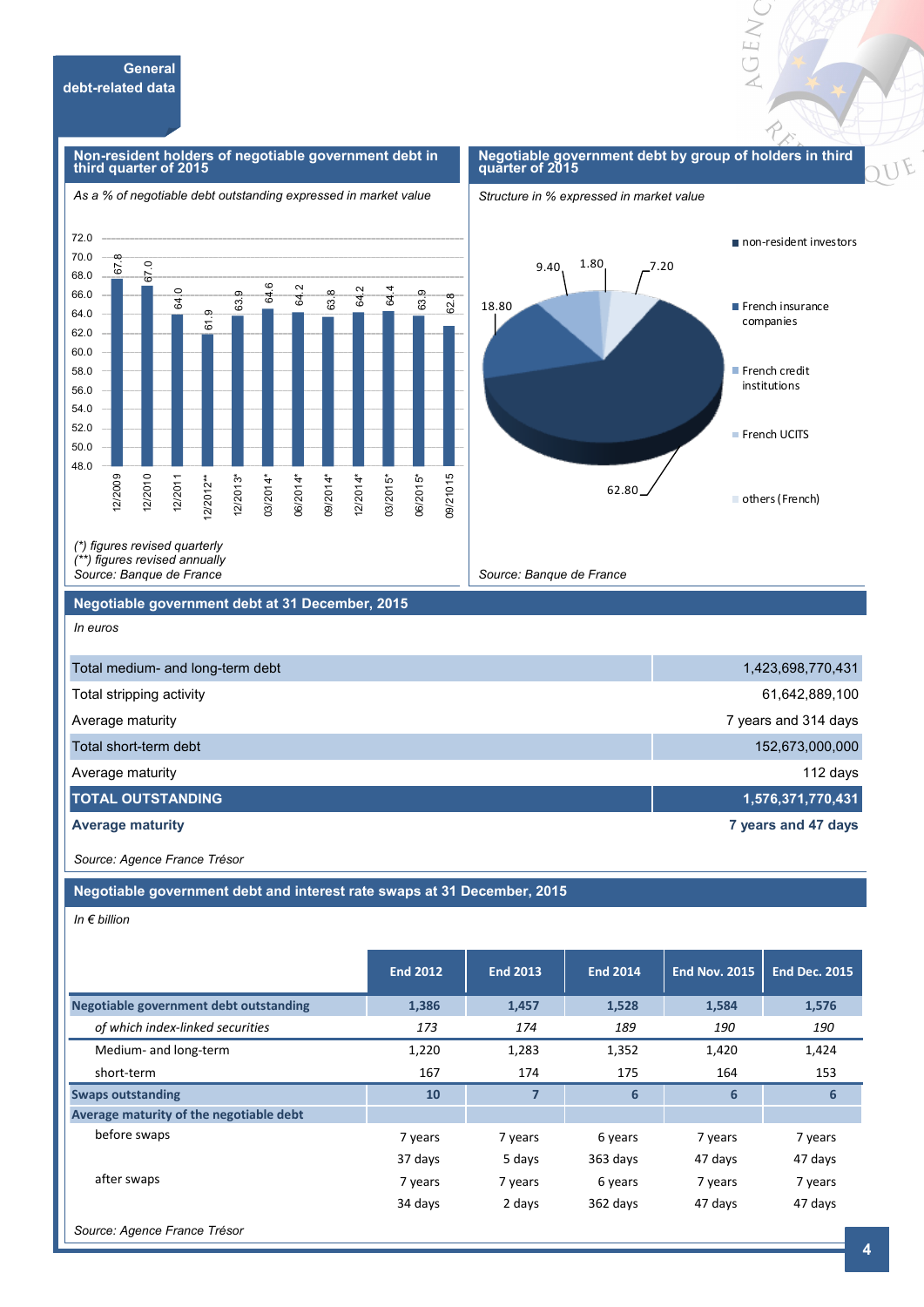**Secondary market** 

![](_page_4_Figure_1.jpeg)

![](_page_4_Figure_2.jpeg)

**Average daily volume of medium- and long-term** 

**GEN** 

*Source: reporting by primary dealers in government securities, excluding flows arising from the Eurosystem public sector purchase programme.* 

**Total stripping and reconstitution** 

![](_page_4_Figure_5.jpeg)

*Source: Euroclear*

**Primary dealers, repo outstanding at end of month** 

![](_page_4_Figure_8.jpeg)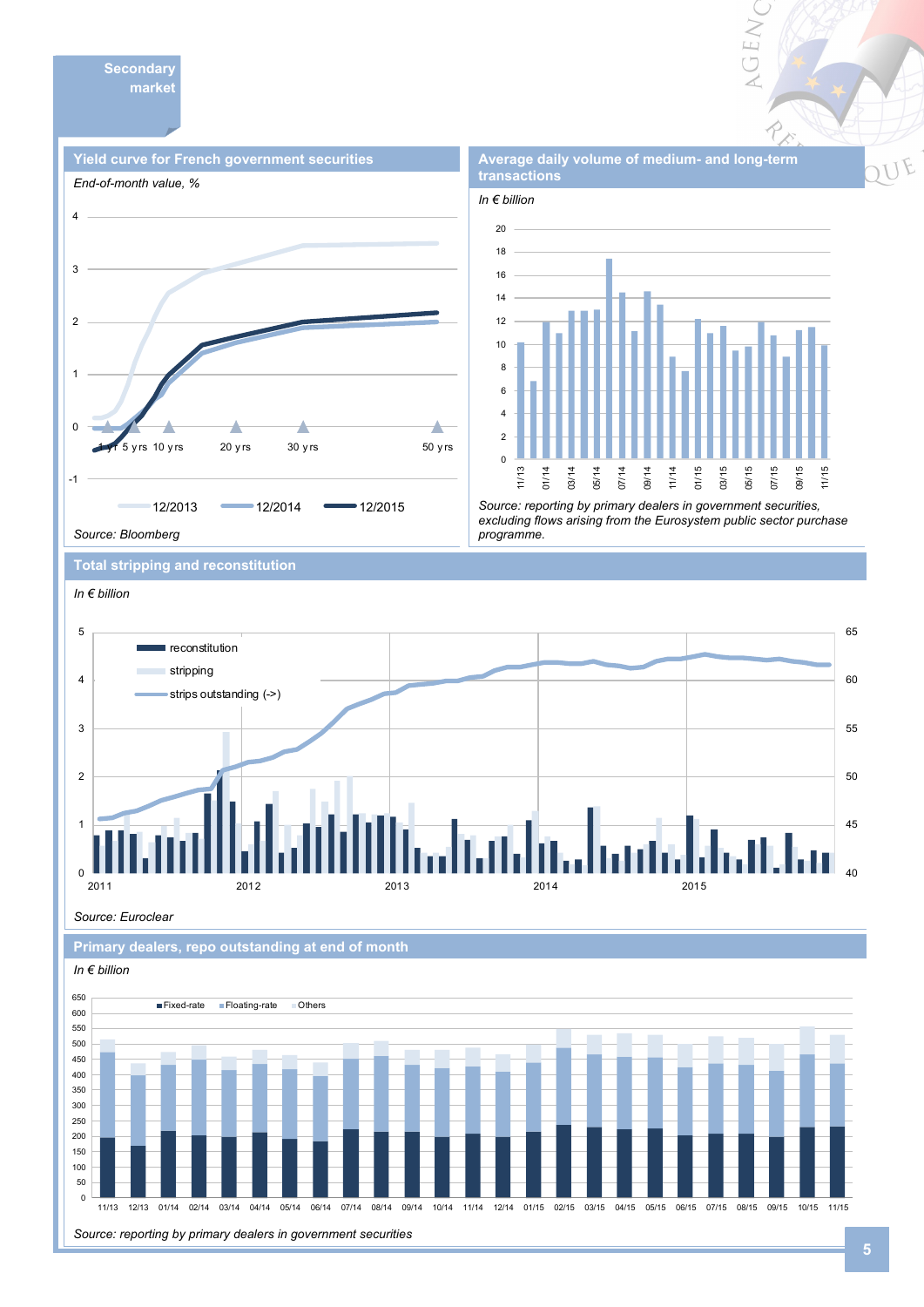![](_page_5_Picture_1.jpeg)

### **Short-term debt at 31 December, 2015**

|            | Échéance          | Encours $(E)$ |
|------------|-------------------|---------------|
| <b>BTF</b> | 6 janvier 2016    | 7,416,000,000 |
| <b>BTF</b> | 13 janvier 2016   | 7,587,000,000 |
| <b>BTF</b> | 20 janvier 2016   | 5,650,000,000 |
| <b>BTF</b> | 27 janvier 2016   | 8,393,000,000 |
| <b>BTF</b> | 3 février 2016    | 7,950,000,000 |
| <b>BTF</b> | 10 février 2016   | 7,855,000,000 |
| <b>BTF</b> | 17 février 2016   | 6,097,000,000 |
| <b>BTF</b> | 24 février 2016   | 8,450,000,000 |
| <b>BTF</b> | 2 mars 2016       | 6,216,000,000 |
| <b>BTF</b> | 9 mars 2016       | 8,243,000,000 |
| <b>BTF</b> | 16 mars 2016      | 7,467,000,000 |
| <b>BTF</b> | 31 mars 2016      | 6,724,000,000 |
| <b>BTF</b> | 13 avril 2016     | 7,019,000,000 |
| <b>BTF</b> | 27 avril 2016     | 5,876,000,000 |
| <b>BTF</b> | 11 mai 2016       | 6,018,000,000 |
| <b>BTF</b> | 25 mai 2016       | 4,895,000,000 |
| <b>BTF</b> | 22 juin 2016      | 7,262,000,000 |
| <b>BTF</b> | 20 juillet 2016   | 5,332,000,000 |
| <b>BTF</b> | 18 août 2016      | 5,862,000,000 |
| <b>BTF</b> | 14 septembre 2016 | 5,555,000,000 |
| <b>BTF</b> | 12 octobre 2016   | 8,049,000,000 |
| <b>BTF</b> | 9 novembre 2016   | 7,161,000,000 |
| <b>BTF</b> | 7 décembre 2016   | 1,596,000,000 |
|            |                   |               |

### **Medium- and long-term debt (maturing 2016–2019) at 31 December, 2015**

| code         | libellé                                                                                                                                                    | encours $(\epsilon)$ |         | coeff. ind. encours nomi. $(E)$ | démembrés (€) |
|--------------|------------------------------------------------------------------------------------------------------------------------------------------------------------|----------------------|---------|---------------------------------|---------------|
|              | Échéance 2016                                                                                                                                              | 124,864,008,380      |         |                                 |               |
| FR0119105809 | BTAN 2,25% 25 février 2016                                                                                                                                 | 24,902,500,000       |         |                                 |               |
| FR0010288357 | OAT 3,25% 25 avril 2016                                                                                                                                    | 29,725,000,000       |         |                                 | 0             |
| FR0119580050 | BTAN 2,5% 25 juillet 2016                                                                                                                                  | 24,221,500,000       |         |                                 |               |
| FR0119105791 | BTANi 0,45% 25 juillet 2016                                                                                                                                | 8,408,008,380 (1)    | 1.04982 | 8,009,000,000                   |               |
| FR0000187361 | OAT 5% 25 octobre 2016                                                                                                                                     | 26,204,000,000       |         |                                 | 270,017,000   |
| FR0011857218 | OAT 0.25% 25 novembre 2016                                                                                                                                 | 11,403,000,000       |         |                                 | 0             |
|              | Échéance 2017                                                                                                                                              | 135,639,175,950      |         |                                 |               |
| FR0120473253 | BTAN 1,75% 25 février 2017                                                                                                                                 | 24,095,000,000       |         |                                 |               |
| FR0010415331 | OAT 3,75% 25 avril 2017                                                                                                                                    | 32,991,000,000       |         |                                 | 0             |
| FR0120746609 | BTAN 1% 25 juillet 2017                                                                                                                                    | 20,843,000,000       |         |                                 |               |
| FR0010235176 | OATi 1% 25 juillet 2017                                                                                                                                    | 22,885,175,950 (1)   | 1.13321 | 20,195,000,000                  | 0             |
| FR0010517417 | OAT 4,25% 25 octobre 2017                                                                                                                                  | 34,825,000,000       |         |                                 | 0             |
|              | Échéance 2018                                                                                                                                              | 141,671,463,820      |         |                                 |               |
| FR0012634558 | OAT 0% 25 février 2018                                                                                                                                     | 20,057,000,000       |         |                                 | 0             |
| FR0010604983 | OAT 4% 25 avril 2018                                                                                                                                       | 33,269,000,000       |         |                                 | 0             |
| FR0011394345 | OAT 1% 25 mai 2018                                                                                                                                         | 23,412,000,000       |         |                                 | 0             |
| FR0011237643 | OAT€i 0,25% 25 juillet 2018                                                                                                                                | 11,721,463,820 (1)   | 1.04126 | 11,257,000,000                  | 0             |
| FR0010670737 | OAT 4,25% 25 octobre 2018                                                                                                                                  | 30,947,000,000       |         |                                 | 0             |
| FR0011523257 | OAT 1% 25 novembre 2018                                                                                                                                    | 22,265,000,000       |         |                                 | 0             |
|              | Échéance 2019                                                                                                                                              | 137,713,177,646      |         |                                 |               |
| FR0000189151 | OAT 4,25% 25 avril 2019                                                                                                                                    | 31,478,000,000       |         |                                 | 0             |
| FR0011708080 | OAT 1% 25 mai 2019                                                                                                                                         | 23,095,000,000       |         |                                 | 0             |
| FR0010850032 | OATi 1,3% 25 juillet 2019                                                                                                                                  | 12,519,888,200 (1)   | 1.06643 | 11,740,000,000                  | $\Omega$      |
| FR0000570921 | OAT 8,5% 25 octobre 2019                                                                                                                                   | 8,844,392,893        |         |                                 | 5,764,885,100 |
| FR0010776161 | OAT 3,75% 25 octobre 2019                                                                                                                                  | 35,410,000,000       |         |                                 | $\Omega$      |
| FR0011993179 | OAT 0.5% 25 novembre 2019                                                                                                                                  | 26,333,000,000       |         |                                 | 0             |
| FR0000570954 | OAT cap. 9,82% 31 décembre 2019                                                                                                                            | 32,896,553 (2)       |         | 6,692,154                       |               |
|              | (1) face value x indexation coefficient (face value if coefficient < 1)<br>(2) Including coupons capitalised at 31 December 2015; not open to subscription |                      |         |                                 |               |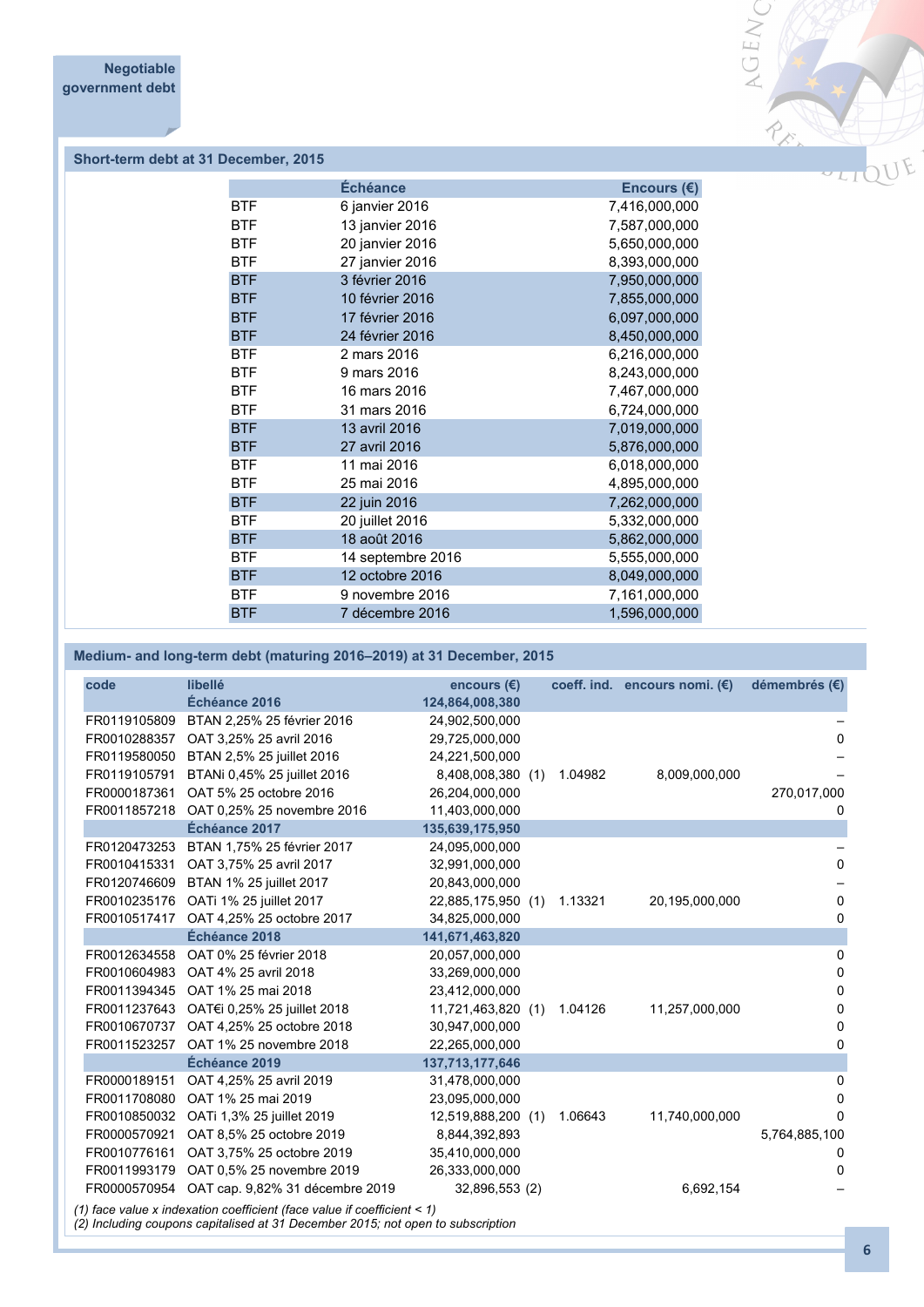### **Medium- and long-term debt (maturing in 2020 and beyond) at 31 December, 2015**

| code         | libellé<br>Échéance 2020                  | encours $(E)$      |     |         | coeff. ind. encours nomi. $(\epsilon)$ | démembrés (€)  |
|--------------|-------------------------------------------|--------------------|-----|---------|----------------------------------------|----------------|
|              | OAT 3,5% 25 avril 2020                    | 131,843,148,700    |     |         |                                        |                |
| FR0010854182 |                                           | 36,032,000,000     |     |         |                                        | 0              |
| FR0012557957 | OAT 0% 25 mai 2020                        | 22,969,000,000     |     |         |                                        | 0              |
| FR0010050559 | OAT€i 2,25% 25 juillet 2020               | 24,814,148,700 (1) |     | 1.22177 | 20,310,000,000                         | 0              |
| FR0010949651 | OAT 2,5% 25 octobre 2020                  | 36,562,000,000     |     |         |                                        | 0              |
| FR0012968337 | OAT 0,25% 25 novembre 2020                | 11,466,000,000     |     |         |                                        | $\pmb{0}$      |
|              | Échéance 2021                             | 83,880,676,320     |     |         |                                        |                |
| FR0010192997 | OAT 3,75% 25 avril 2021                   | 37,837,000,000     |     |         |                                        | $\mathsf 0$    |
| FR0011347046 | OATi 0,1% 25 juillet 2021                 | 6,152,676,320 (1)  |     | 1.00996 | 6,092,000,000                          | 0              |
| FR0011059088 | OAT 3,25% 25 octobre 2021                 | 39,891,000,000     |     |         |                                        | 0              |
|              | Échéance 2022                             | 86,068,985,470     |     |         |                                        |                |
| FR0000571044 | OAT 8,25% 25 avril 2022                   | 1,243,939,990      |     |         |                                        | 617,468,400    |
| FR0011196856 | OAT 3% 25 avril 2022                      | 38,725,000,000     |     |         |                                        | 0              |
| FR0010899765 | OAT€i 1,1% 25 juillet 2022                | 19,473,045,480 (1) |     | 1.08612 | 17,929,000,000                         | 0              |
| FR0011337880 | OAT 2,25% 25 octobre 2022                 | 26,627,000,000     |     |         |                                        | 0              |
|              | Échéance 2023                             | 99,427,072,383     |     |         |                                        |                |
| FR0000571085 | OAT 8,5% 25 avril 2023                    | 10,606,195,903     |     |         |                                        | 5,557,900,200  |
| FR0011486067 | OAT 1,75% 25 mai 2023                     | 32,358,000,000     |     |         |                                        |                |
| FR0010585901 | OATi 2,1% 25 juillet 2023                 | 15,580,876,480 (1) |     | 1.09856 | 14,183,000,000                         | 0              |
| FR0010466938 | OAT 4,25% 25 octobre 2023                 | 40,882,000,000     |     |         |                                        | 520,585,000    |
|              | Échéance 2024                             | 72,631,446,900     |     |         |                                        |                |
| FR0011619436 | OAT 2,25% 25 mai 2024                     | 30,355,000,000     |     |         |                                        | 17,000,000     |
| FR0011427848 | OAT€i 0,25% 25 juillet 2024               | 12,041,446,900 (1) |     | 1.01710 | 11,839,000,000                         |                |
| FR0011962398 | OAT 1,75% 25 novembre 2024                | 30,235,000,000     |     |         |                                        | 46,000,000     |
|              | Échéance 2025                             | 73,888,327,918     |     |         |                                        |                |
| FR0012558310 | OATi 0,1% 1 mars 2025                     | 4,065,399,800 (1)  |     | 1.00133 | 4,060,000,000                          | 0              |
| FR0012517027 | OAT 0,5% 25 mai 2025                      | 31,065,000,000     |     |         |                                        | 0              |
| FR0000571150 | OAT 6% 25 octobre 2025                    | 23,968,928,118     |     |         |                                        | 3,222,164,400  |
| FR0012938116 | OAT 1% 25 novembre 2025                   | 14,789,000,000     |     |         |                                        | 0              |
|              | Échéance 2026                             | 34,114,000,000     |     |         |                                        |                |
| FR0010916924 | OAT 3,5% 25 avril 2026                    | 34,114,000,000     |     |         |                                        | 134,313,000    |
|              | Échéance 2027                             | 47,555,071,990     |     |         |                                        |                |
| FR0011008705 | OAT€i 1,85% 25 juillet 2027               | 12,526,071,990 (1) |     | 1.07033 | 11,703,000,000                         | 0              |
|              | FR0011317783 OAT 2,75% 25 octobre 2027    | 35,029,000,000     |     |         |                                        | 0              |
|              | Échéance 2028                             | 22,534,786         |     |         |                                        |                |
|              | FR0000571226 OAT zéro coupon 28 mars 2028 | 22,534,786 (3)     |     |         | 46,232,603                             |                |
|              | Échéance 2029                             | 39,698,297,638     |     |         |                                        |                |
| FR0000571218 | OAT 5,5% 25 avril 2029                    | 29,091,880,458     |     |         |                                        | 3,515,109,100  |
| FR0000186413 | OATi 3,4% 25 juillet 2029                 | 10,606,417,180 (1) |     | 1.25236 | 8,469,144,000                          | 0              |
|              | Échéance 2030                             | 36,511,027,980     |     |         |                                        |                |
| FR0011883966 | OAT 2,5% 25 mai 2030                      | 31,023,000,000     |     |         |                                        | 0              |
| FR0011982776 | OAT€i 0,7% 25 juillet 2030                | 5,488,027,980      | (1) | 1.00403 | 5,466,000,000                          | 0              |
|              | Échéance 2031 et plus                     | 178,170,354,550    |     |         |                                        |                |
| FR0012993103 | OAT 1,5% 25 mai 2031                      | 7,484,000,000      |     |         |                                        | 0              |
| FR0000188799 | OAT€i 3,15% 25 juillet 2032               | 12,577,064,000     | (1) | 1.23790 | 10,160,000,000                         | 0              |
| FR0000187635 | OAT 5,75% 25 octobre 2032                 | 28,114,322,600     |     |         |                                        | 11,089,157,400 |
| FR0010070060 | OAT 4,75% 25 avril 2035                   | 25,004,000,000     |     |         |                                        | 5,223,167,000  |
| FR0010371401 | OAT 4% 25 octobre 2038                    | 23,889,000,000     |     |         |                                        | 4,868,011,400  |
| FR0010447367 | OAT€i 1,8% 25 juillet 2040                | 11,529,967,950     | (1) | 1.14669 | 10,055,000,000                         | 0              |
|              | FR0010773192 OAT 4,5% 25 avril 2041       | 27,307,000,000     |     |         |                                        | 7,380,539,000  |
| FR0011461037 | OAT 3,25% 25 mai 2045                     | 15,421,000,000     |     |         |                                        | 489,600,000    |
| FR0010171975 | OAT 4% 25 avril 2055                      | 14,926,000,000     |     |         |                                        | 7,316,988,000  |
| FR0010870956 | OAT 4% 25 avril 2060                      | 11,918,000,000     |     |         |                                        | 5,609,984,100  |
|              |                                           |                    |     |         |                                        |                |

*(1) face value x indexation coefficient (face value if coefficient < 1)*

*(3) Revised on 28 March 2015; not open to subscription*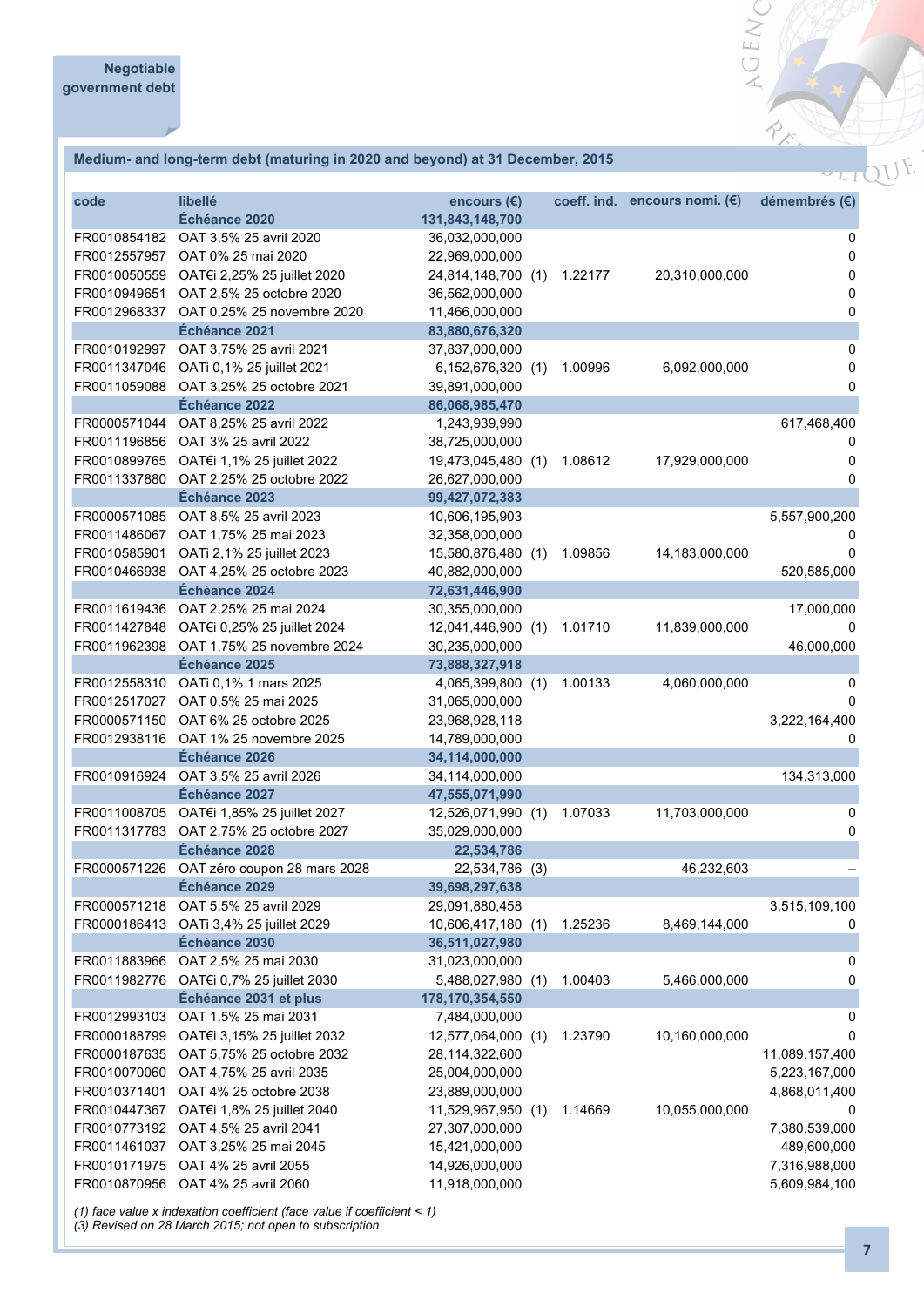#### **Most recent economic indicators**

| Industrial output, year-on-year        | 2.8%       | Nov 2015     |
|----------------------------------------|------------|--------------|
| Household consumption*,                |            |              |
| year-on-year                           | 1.9%       | Dec 2015     |
|                                        |            |              |
| Unemployment rate (ILO)                | 10.6%      | Sep 2015     |
| Consumer prices,                       |            |              |
| year-on-year                           |            |              |
| all items                              | 0.2%       | Dec 2015     |
| all items excluding tobacco            | 0.2%       | Dec 2015     |
| Trade balance, fob-fob, sa (€bn)       | $-64.6$ bn | Nov 2015     |
| $\mathbf{u}$<br>$\blacksquare$         | $-64.9$ bn | Oct 2015     |
| Current account balance, sa (€bn)      | $-€1.4bn$  | Nov 2015     |
| $\mathbf{u}$<br>$\blacksquare$         | $-£1.0bn$  | Oct 2015     |
| 10-year constant maturity rate (TEC10) | 0.75%      | 28 Jan. 2016 |
| 3-month interest rate (Euribor)        | $-0.159%$  | 27 Jan. 2016 |
| EUR / USD                              | 1.0903     | 28 Jan. 2016 |
| EUR / JPY                              | 129.62     | 28 Jan. 2016 |
|                                        |            |              |

### *\* manufactured products*

*Sources: Insee, Minefi, Banque de France*

#### **Public finances: deficit and debt**

#### *As % of GDP* 9 96  $\overline{a}$ 92 8 7.2 88 6.8 7 84 80 6 5.1 4.9 76 5 4.1 4.0 3.9 72 3.5 3.2 3.2 4 68 3.1  $2.3$   $2.5$ 3 64 60 2 1.5 56 1 52 0 48 2001 2002 2003 2004 2005 2006 2007 2008 2009 2010 2011 2012 2013 2014 deficit (left-hand scale) debt (right-hand scale) debt excluding impact of European guarantees

debt (right-hand scale) debt including impact of European guarantees

## *Source: Insee*

### **General government debt in 2014**

![](_page_7_Figure_10.jpeg)

### **Monthly government budget position**

*In € billion*

|                                         | end of<br>November level |                  |                                    |          |          |
|-----------------------------------------|--------------------------|------------------|------------------------------------|----------|----------|
|                                         | 2013                     | 2014             | 2013                               | 2014     | 2015     |
| General budget<br>balance               |                          | $-75.43 - 85.71$ | $-85.05$                           | $-87.06$ | $-78.29$ |
| revenue                                 |                          |                  | 301.24 291.95 265.25 256.30 261.58 |          |          |
| expenditure                             |                          |                  | 376.67 377.66 350.29 343.36 339.87 |          |          |
| Balance of special<br>Treasury accounts | 0.56                     | 0.16             | $-1.93$                            | $-3.78$  | $-4.49$  |
| <b>General budget</b><br>outturn        | $-74.87$                 | $-85.56$         | $-86.98$                           | $-90.84$ | $-82.77$ |

AGENC

P. S.

*Source: Minefi*